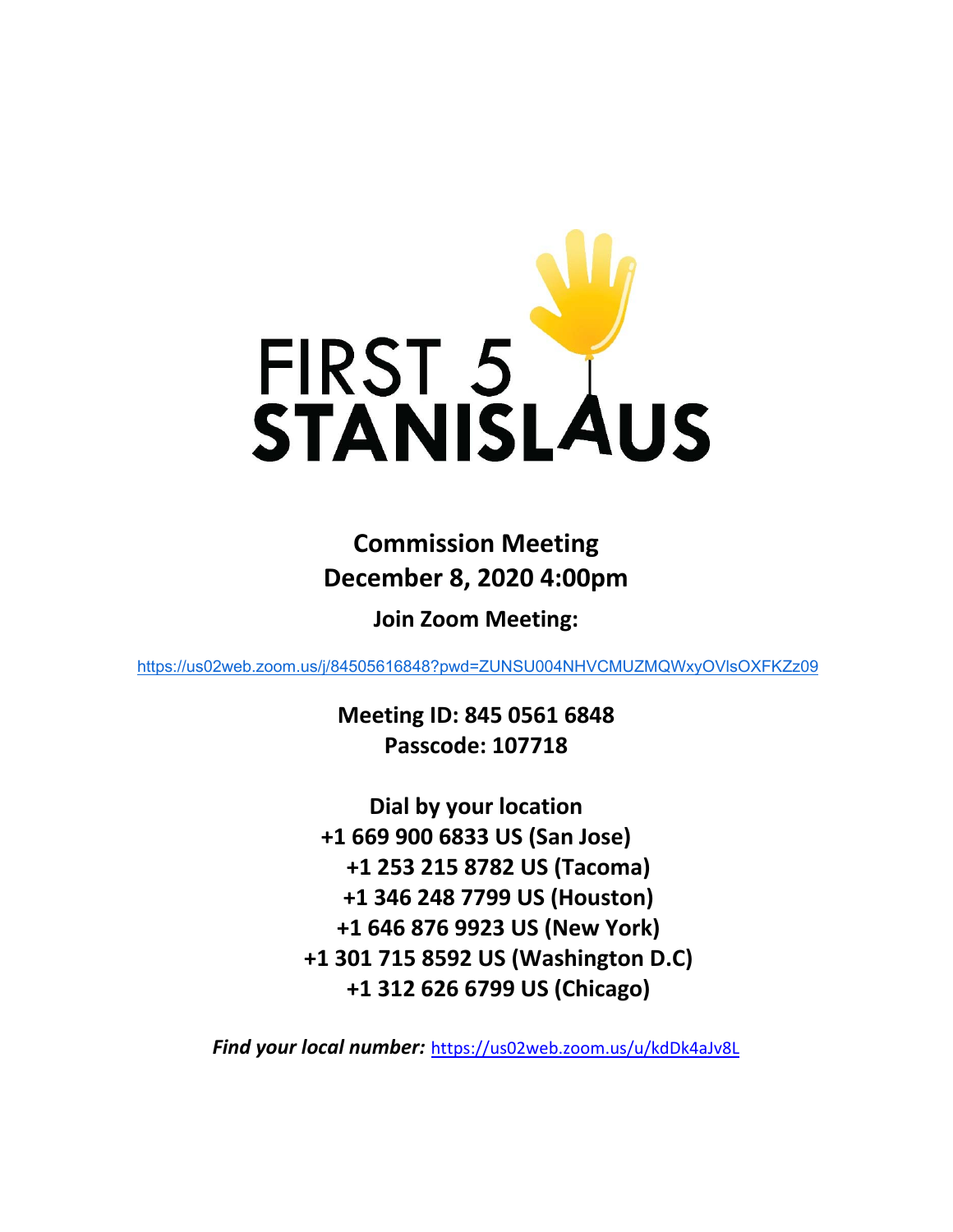

## *Commission Meeting Notice*



### *Tuesday, December 8, 2020, 4:00 PM Meeting to be conducted via Zoom (video and phone conference) for Commissioners and Public*

This meeting will be held in accordance with the Governor's Stay at Home Executive Order N-33-20 and will not include in person public attendance. Members of the public may observe the meeting and provide comments to the Board via email or telephone as described below. **Join Zoom Meeting:** 

**<https://us02web.zoom.us/j/84505616848?pwd=ZUNSU004NHVCMUZMQWxyOVlsOXFKZz09>**

**Meeting ID:** 845 0561 6848 **Passcode:** 107718 **Dial by your location +1 669 900 6833 US (San Jose) +1 253 215 8782 US (Tacoma) +1 346 248 7799 US (Houston) +1 646 876 9923 US (New York) +1 301 715 8592 US (Washington D.C) +1 312 626 6799 US (Chicago) Find your local number:** <https://us02web.zoom.us/u/kdDk4aJv8L>

The Stanislaus County Children and Families Commission welcomes you to its meetings which are ordinarily held on the fourth Tuesday of most months. Your interest is encouraged and appreciated. The agenda is divided into multiple sections including:

**CONSENT CALENDAR:** These matters include routine financial and administrative actions. All items on the consent calendar will be voted on at the beginning of the meeting under the section titled "Consent Calendar." If you wish to have an item removed from the Consent Calendar, please make your request at the time the Commission Chairperson asks if any member of the public wishes to remove an item from consent.

**DISCUSSION ITEMS:** These items will be individually discussed with opportunity for public comment.

**PUBLIC HEARINGS:** These items are opportunities for individuals interested in the matter being addressed on the agenda item to present their views to the Commissioners. Any member of the audience desiring to address the Commission on a matter on the agenda, please utilize the "raise hand" function or state that you have a comment through the chat function on zoom to be acknowledged by the Chair during the meetings or submit your comments by email to [jonesd@stancounty.com](mailto:jonesd@stancounty.com) prior to the meeting. Those observing the meeting telephonically may speak up when the Chair asks if there are any comments. In order that interested parties have an opportunity to speak, any person addressing the Commission will be limited to a maximum of 5 minutes unless the Chairperson of the Commission grants a longer period of time.

**PUBLIC COMMENT PERIOD:** Public comment may be submitted in advance of the meeting via email to [jonesd@stancounty.com](mailto:jonesd@stancounty.com) or by mail to 930 15<sup>th</sup> St. Modesto Ca. 95354. Please indicate in your email the agenda item to which your comment applies. Please submit public comments as soon as possible so that they can be provided to the Commissioners before, and, as feasible, during the meeting. Any member of the audience desiring to address the Commission on a matter on the agenda, please utilize the "raise hand" function or state that you have a comment through the chat function on zoom to be acknowledged by the Chair during the meetings. If you have anything that you wish distributed to the Board and included for the official record, please include it in your email. Comments that require a response may be deferred for staff reply.

#### **MEMBERS:**

**Vicki Bauman** School Representative

**Ignacio Cantu, Jr.** Chair Community Representative

> **Vito Chiesa** County Supervisor

**David Cooper** Vice Chair Community Representative

**Kathy Harwell** Community Services Agency

**Mary Ann Lilly-Tengowski** Health Services Agency

**Tony Lomeli** Community Representative

**Nelly Paredes-Walsborn, Ph.D.** Community Representative

**Julie Vaishampayan, M.D.** Public Health Officer

\*\*\*\*\*\*\*\*\*\*\*\*\*\*

**David T. Jones** Executive Director